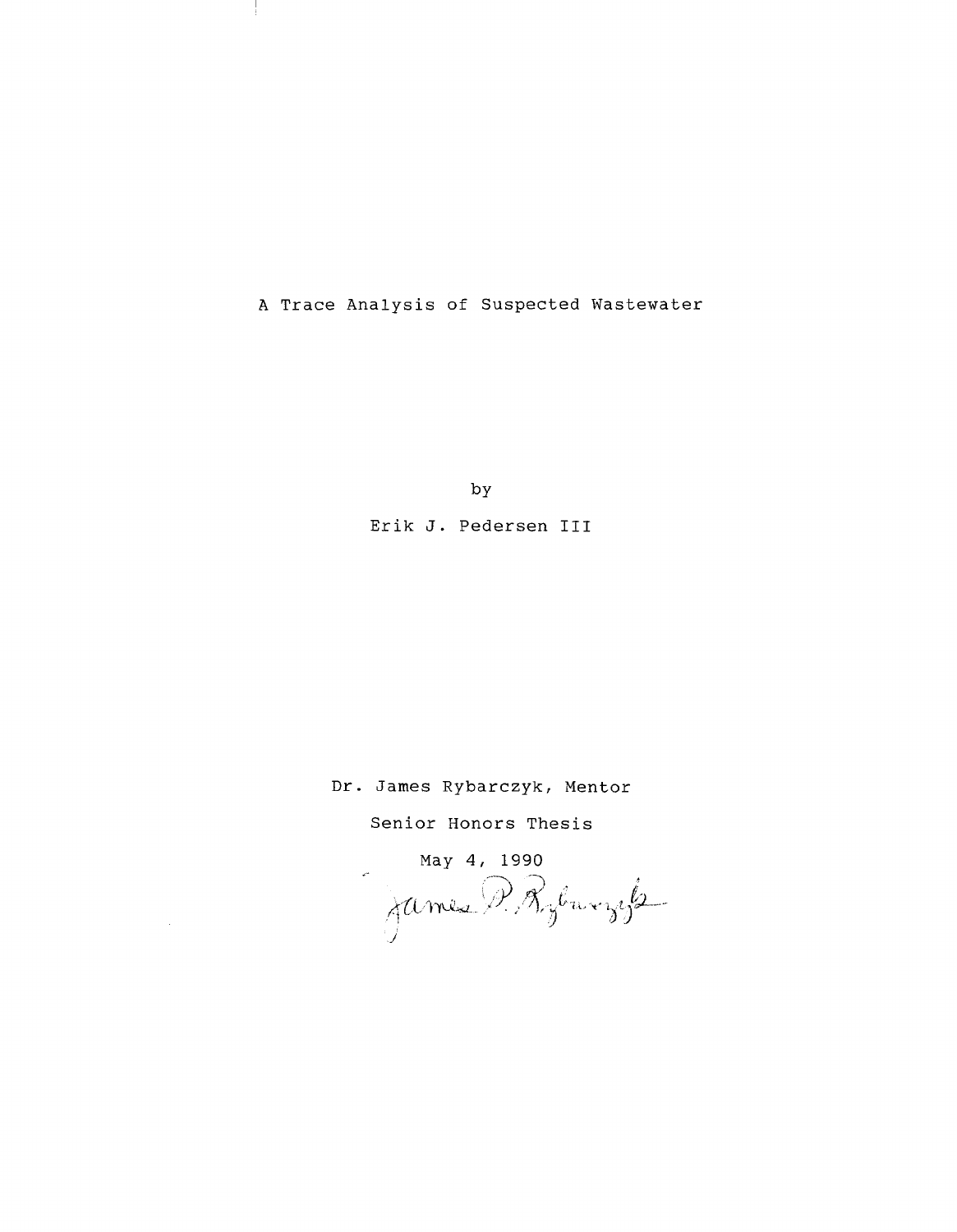A Trace Analysis of Suspected Wastewater INTRODUCTION AND THEORY:

This project involved the testing of water for organic pollutants. The water being tested was under a great deal of suspicion; it was a creek (Mud Creek) which passed directly through a landfill. Mud Creek, which converges with the White River, is part of the Muncie water supply. The landfill, located just outside of Muncie, was thought (by local residents) to be using careless dumping techniques. In addition to this, people who had wells in the area complained of being sick more than usual. Past research (1) had also shown conclusively that the landfill contaminated the creek with several toxic inorganic trace metals. There seemed to be ample reason to conduct an analysis of organic pollutants.

The most effective method of testing for organic compounds in a liquid sample was gas chromatography. Gas chromatography is a qualitative (tells what it is) and quantitative (tells how much) technique which can detect compounds as low as 1~10 mg/L. Gas chromatography is a fairly simple technique. The liquid is injected with a syringe into a port, where it is picked up by an inert carrier gas. This gas flows continuously through the column. Inside the column are solid particles, known as the stationary phase, which interact with the compound. The column is heated to a temperature which will put the compound(s) into a gaseous state. The carrier gas and compound, known as the mobile phase, flow through the column at a constant rate. When different compounds are present, they interact with the stationary phase differently. Some compounds are very reactive

 $\uparrow$  4<sup>2</sup>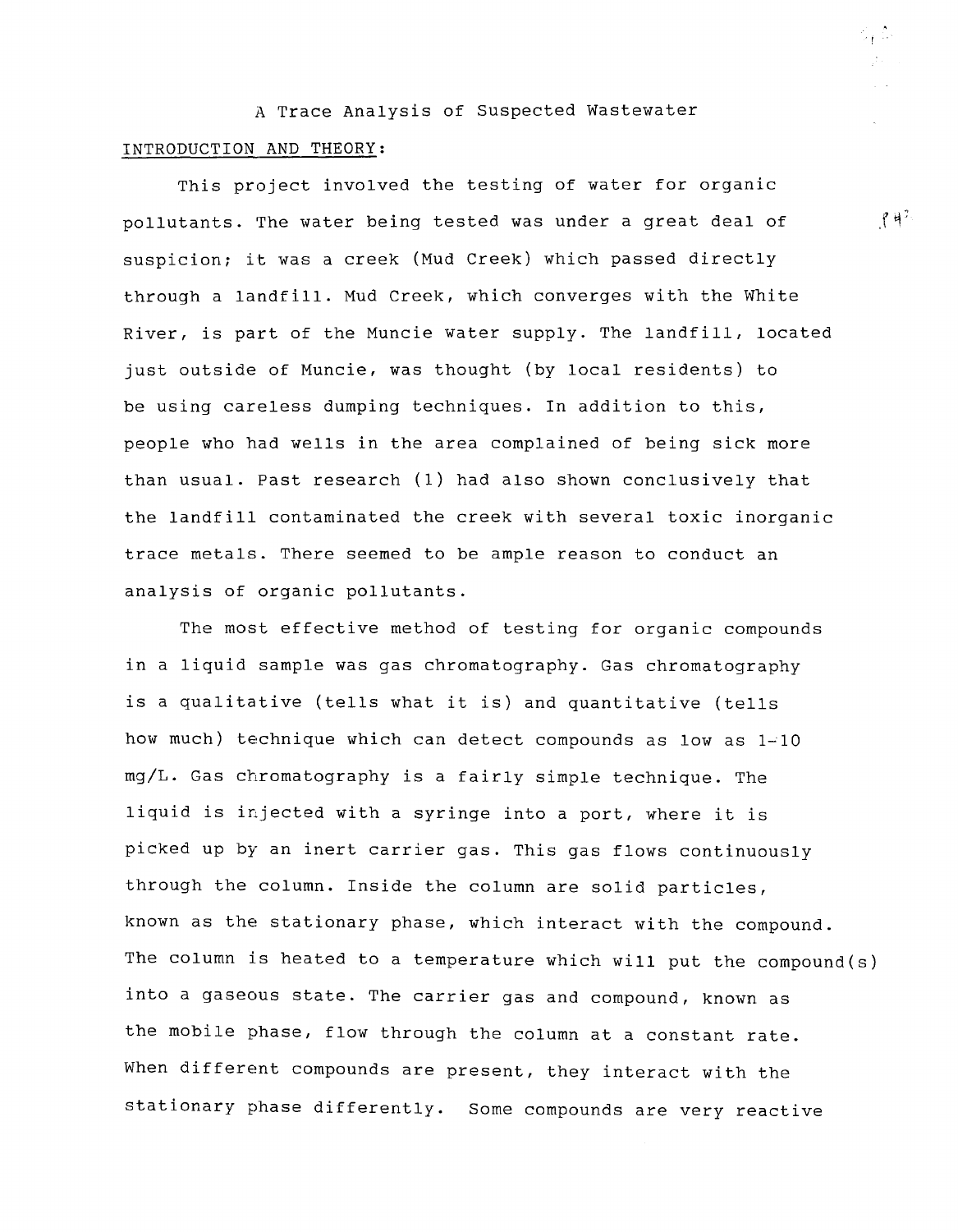(with the stationary phase) while others are not. In this way, the different components of a mixture can be separated. Compounds which are less reactive with the packing will come out of the column earlier than more reactive compounds. The time required for a substance to completely go through the column is known as the retention time. (see diagram I)

The detector used with this column is a thermal conductivity detector. This apparatus basically consists of a heated metal wire, which carries a current. This current then passes through a series of resistors, known as a Wheatstone Bridge. The carrier gas alone gives a constant current while passing over the wire. Organic compounds do not conduct electricity as well as the carrier gas, and the change in current is picked up by the resistors as the compound passes over the wire. The detector is hooked up to a strip chart recorder, which prints out the changes as peaks. Each peak corresponds to a single compound. (see diagram II)

2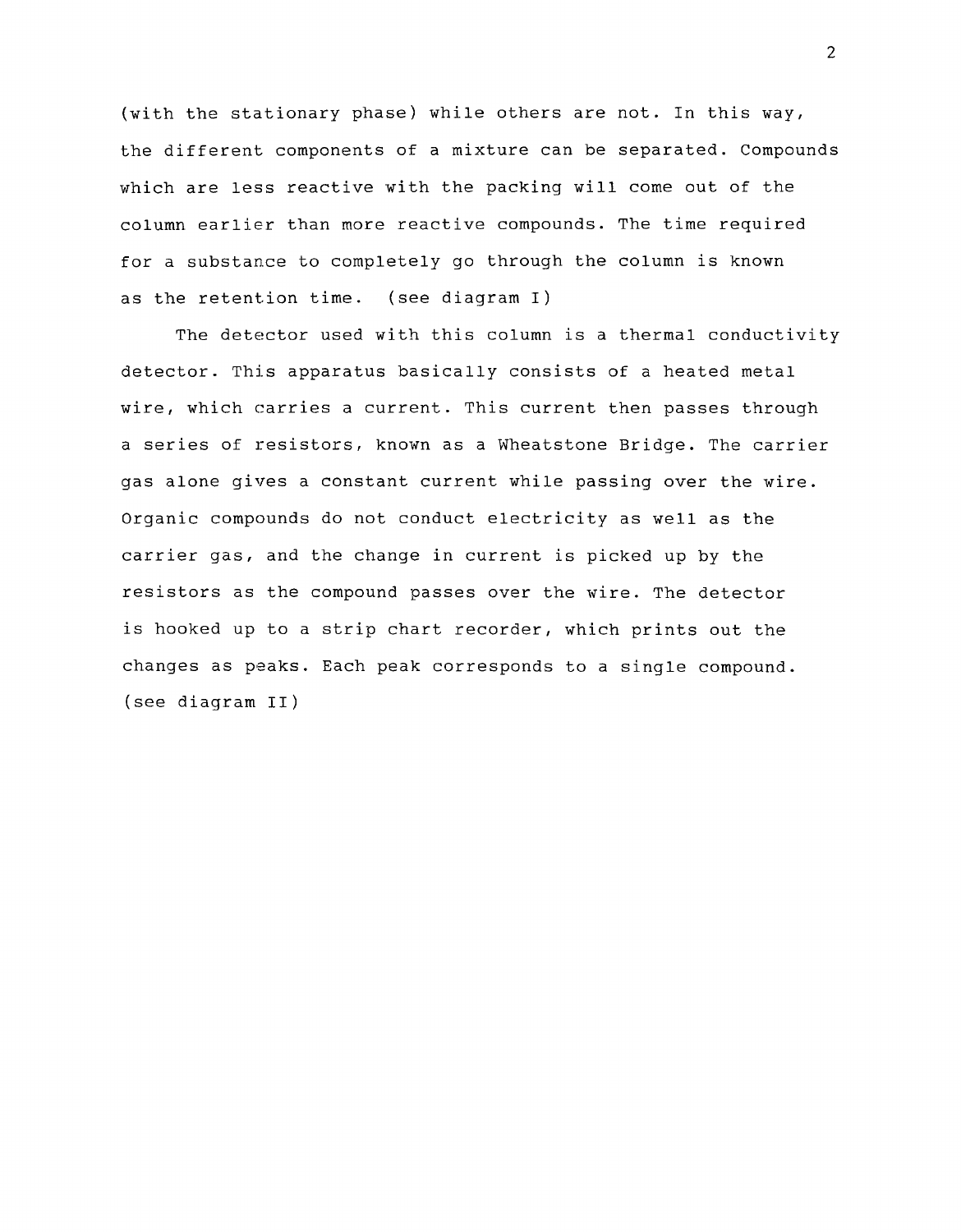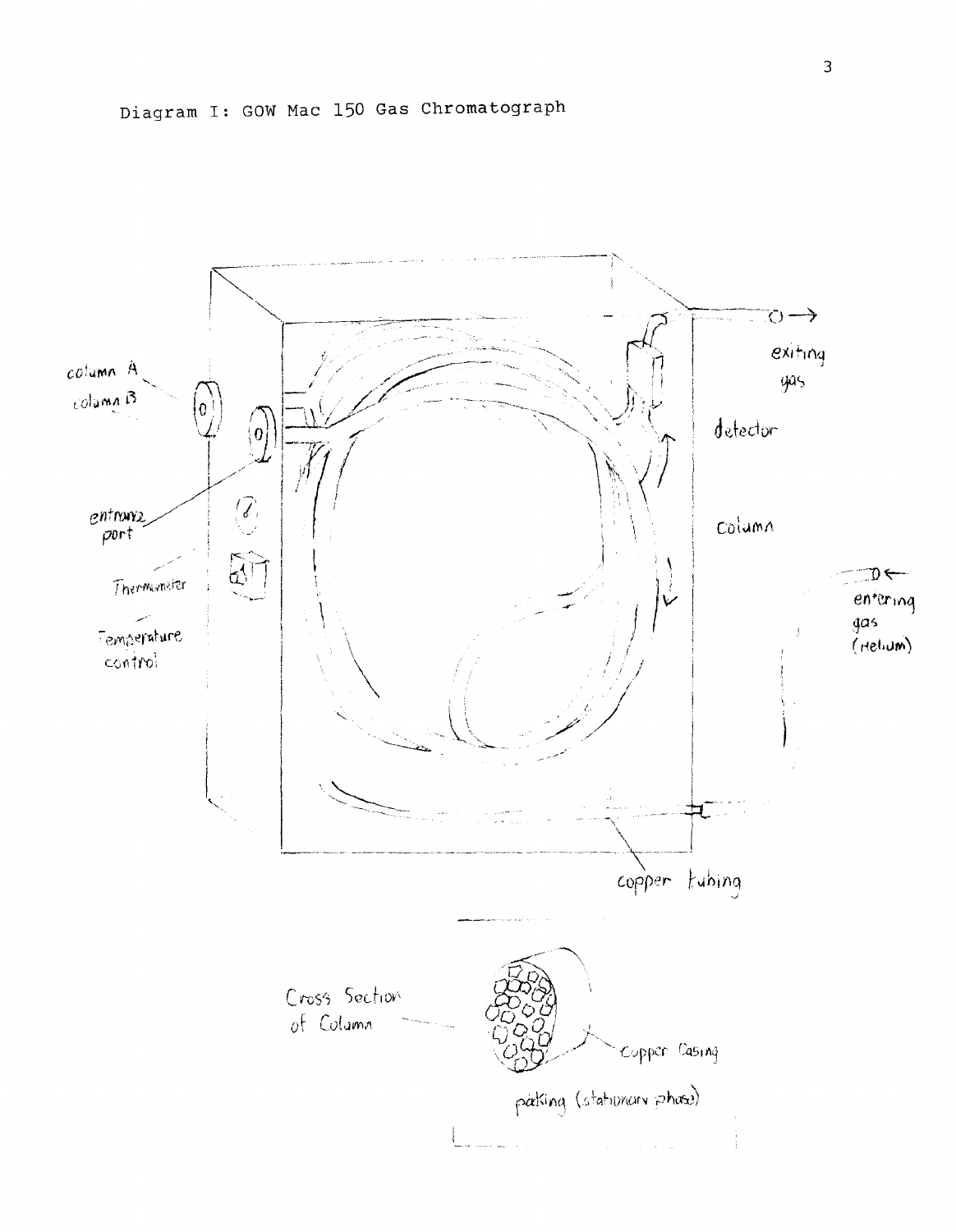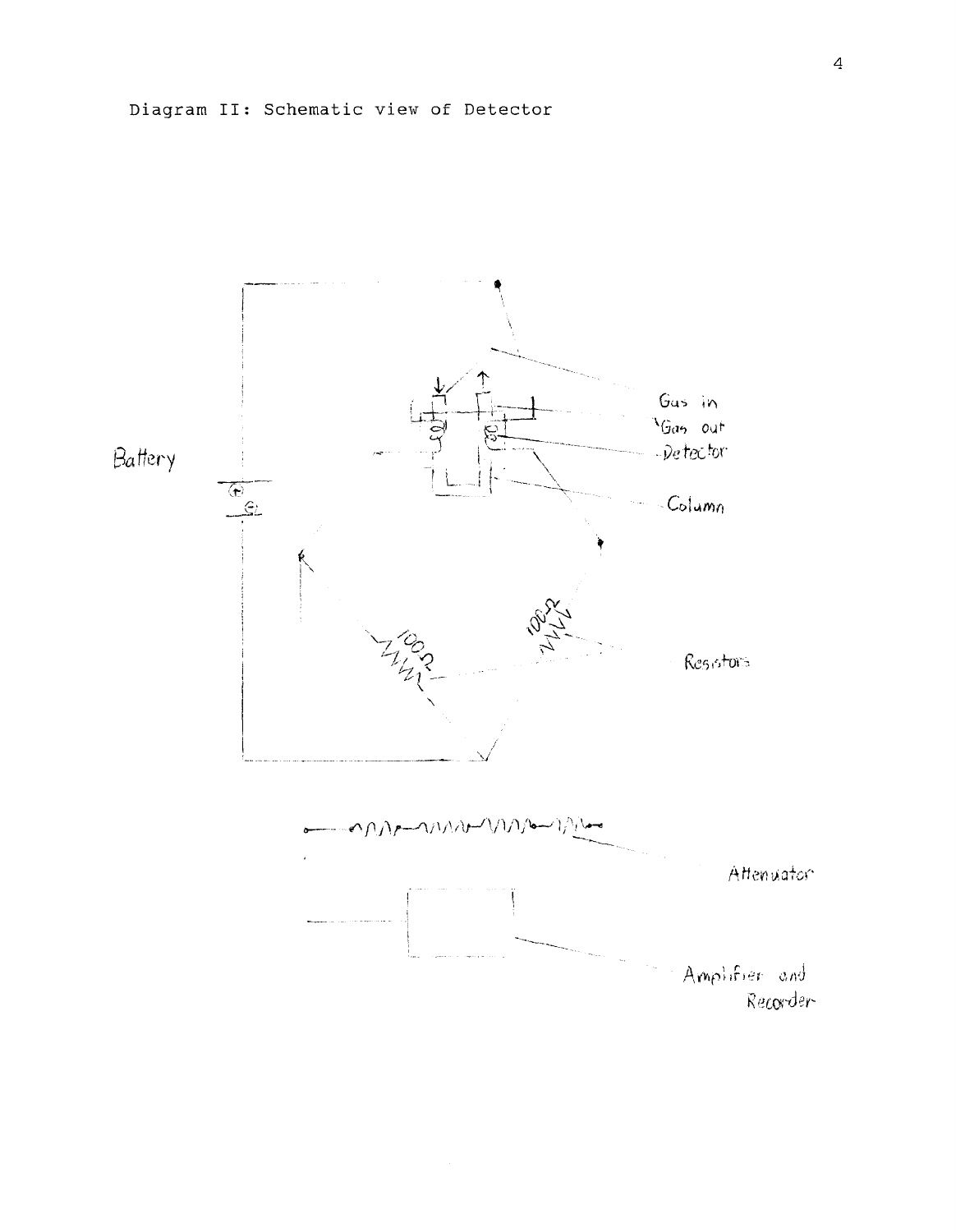## EXPER IMENTAL:

Water samples were taken from several sites. These samples were taken both upstream and downstream from the landfill. The difference, assuming there was one, would be due to the landfill. Two ditches, which drained from the landfill (west and east of it) were also examined. The samples were sealed and refrigerated immediately after collection, to prevent volatile organics from evaporating.

The experimental procedure was very straightforward. The seemingly polluted samples (such as Mud Creek downstream) were the main focus of investigation. Each sample was run "as collected" (not concentrated). However, only one peak was registered by the detector in each case. This peak, of course, was water. Any other compounds should have shown up as separate peaks. This procedure was repeated many times. Several different variables were incorporated into the procedure. For example, the samples were shaken before analysis (in case the organics were more dense than the water, and were near the bottom). The samples were also taken from different places in the creek, and at different water levels. The results of these tests were the same; only one compound (water) was seen.

The next technique used was extraction. A small amount of organic solvent (5ml, compared to 50ml of water) was used to solvate any organic compound present. The rationale behind this was that if the compound would go into solution, it would be at a relatively higher concentration than in the water. Several extractions were taken each time, and then combined. A variety of solvents were used, including polar and nonpolar,

5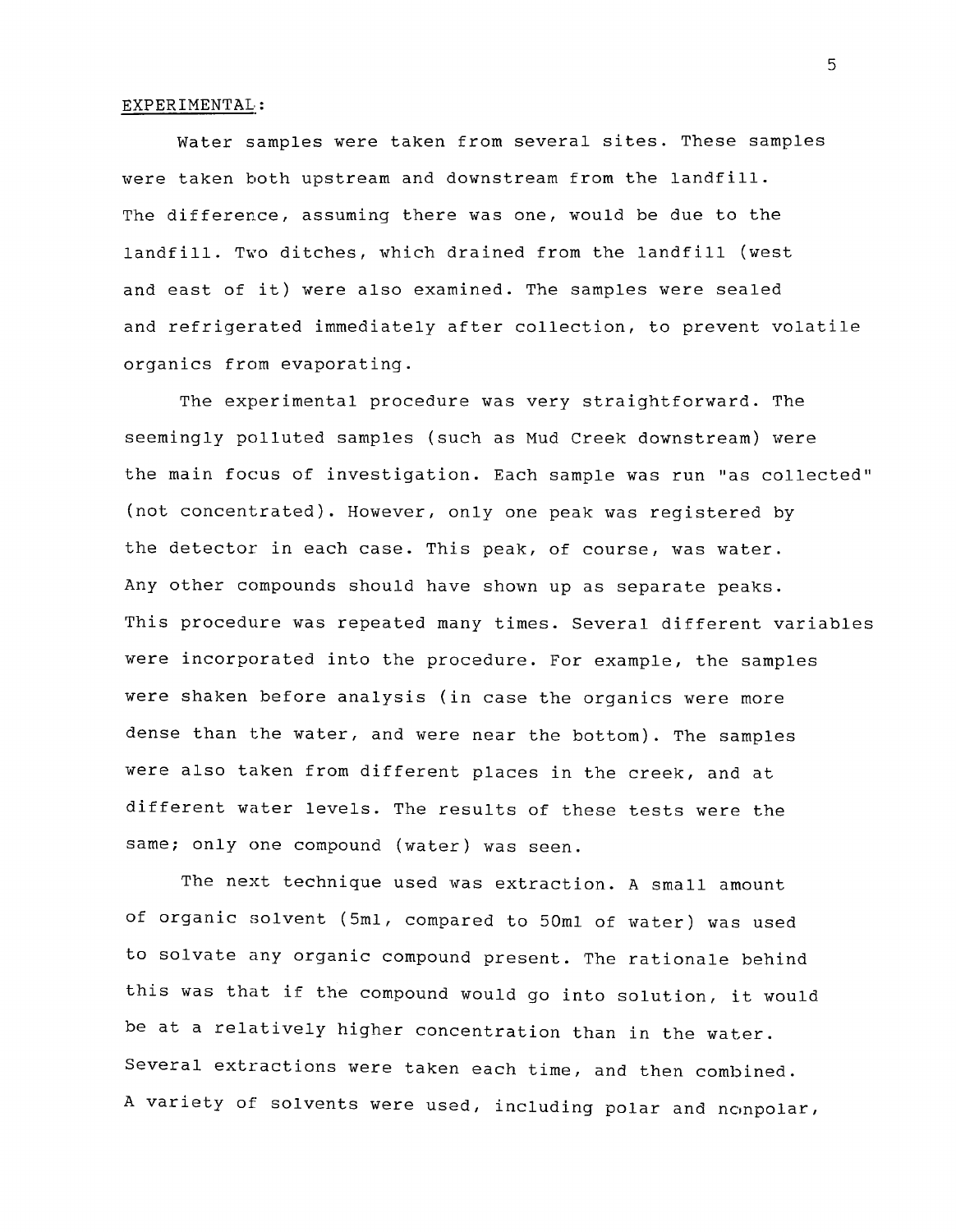as well as volatile and nonvolatile. Polar molecules contain an electronegative or positive element(s), such as oxygen (0), and react differently than nonpolar organics. It should also be noted here that the gas chromatograph contains two columns: one which reacts with polar and one that reacts with nonpolar compounds. In each stage of the testing, both columns were used. The two nonpolar (and poorly volatile) solvents used were toluene and xylene. The two polar, volatile solvents used were dichloromethane and ether (universal organic solvents; almost everything is soluble in them). The result of each test run, however, was the same: one peak, one compound.

Two additional techniques were then employed. The flow rate was varied, as was the temperature. Different flow rates make compounds come out at different times, and can increase or decrease resolution. This proved futile, as no additional peaks "appeared." The temperature variation also gave negative results. It was hoped that increasing the column temperature might vaporize a nonvolatile organic which previously could not be seen. It did not, however, and lowering the temperature (to see a volatile compound) gave a similarly negative effect.

Finally, combinations of all of the previously listed techniques were tried. Nonvolatile extractions were run at high column temperatures, for example (and vice versa). One other technique used in the search for organics (specifically nonvolatile) was the "boiling off" of water. More specifically, water was distilled away, in hopes that the less volatile compound would remain behind. As more of the water was boiled off, the amount of organic compound left behind would supposedly become

6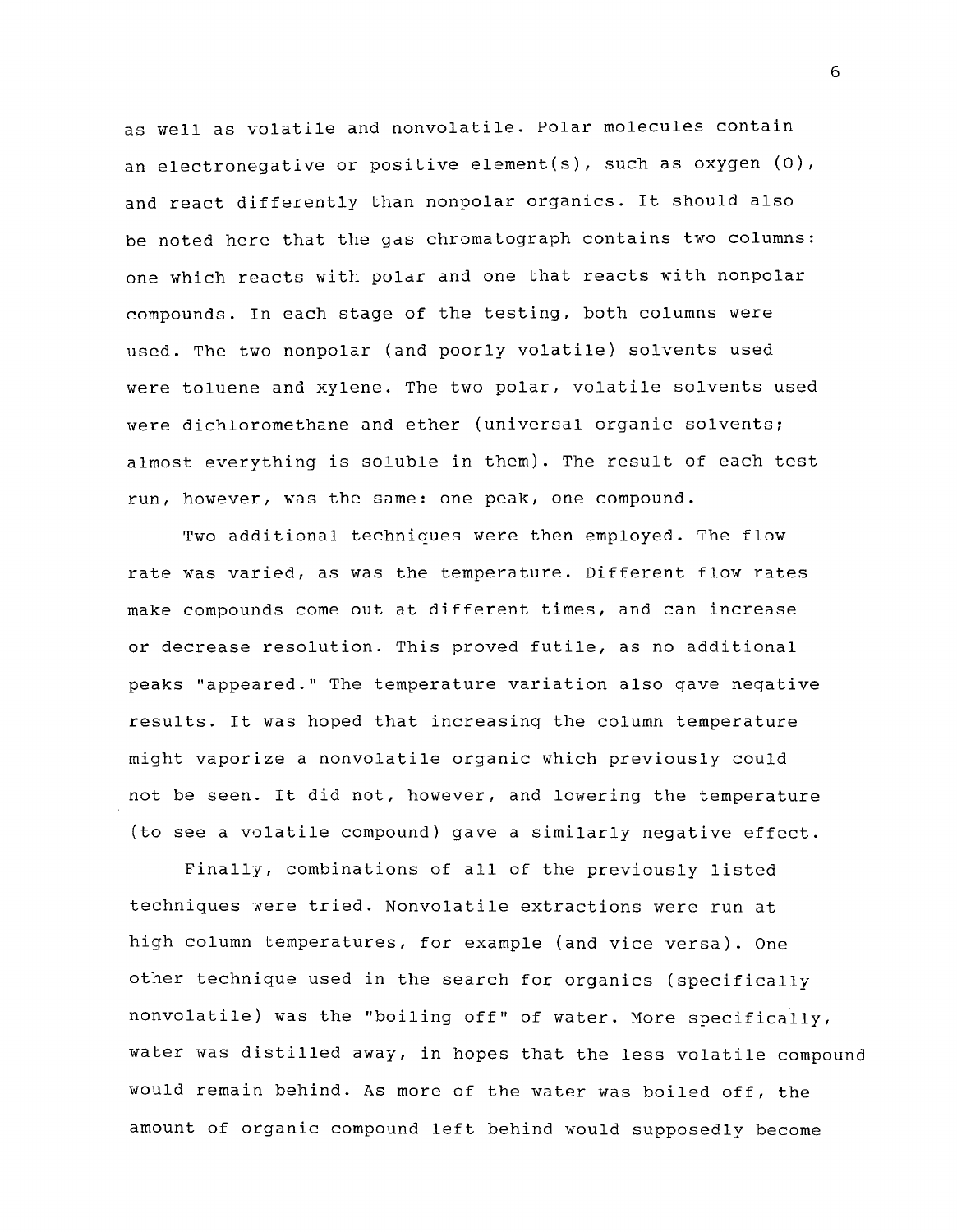greater. The small amount of remaining water could then be extracted with a solvent, and run through the G.C. This method was very time consuming, and gave no positive results.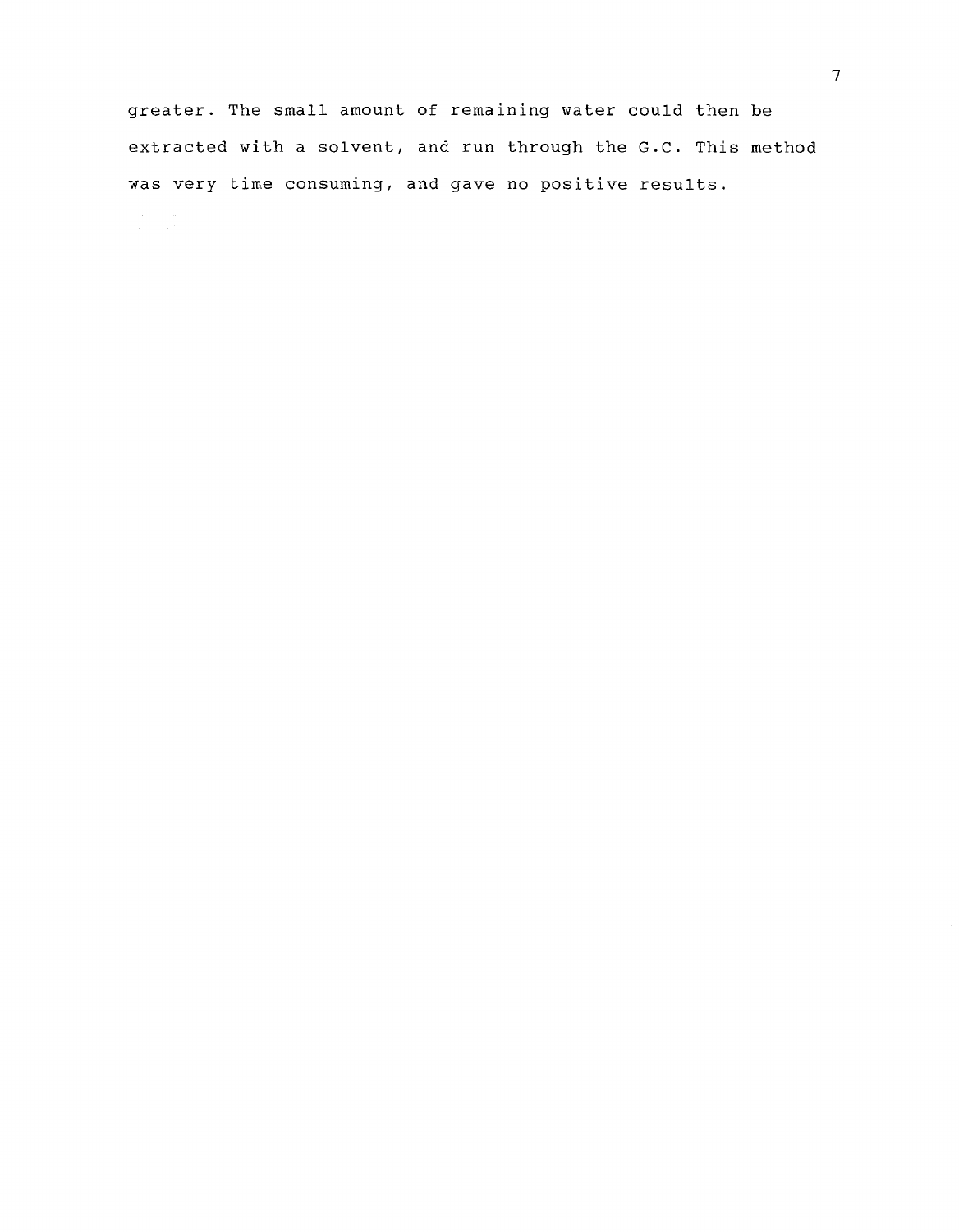## RESULTS:

(1) There were no detectable, significant amounts of organic pollutants in the water immediately surrounding the landfill. (2) These results were confirmed by a mass spectrometer analysis performed on a Mud Creek (downstream) sample. Actually, very minute amounts of naphthalene (a component of diesel fuel) were found. It's concentration, however, was so low (5-10 ppb, after condensing) that it could not have been detected by the G.C. used. Mass spectrometers are extremely expensive, and I did not have access to one.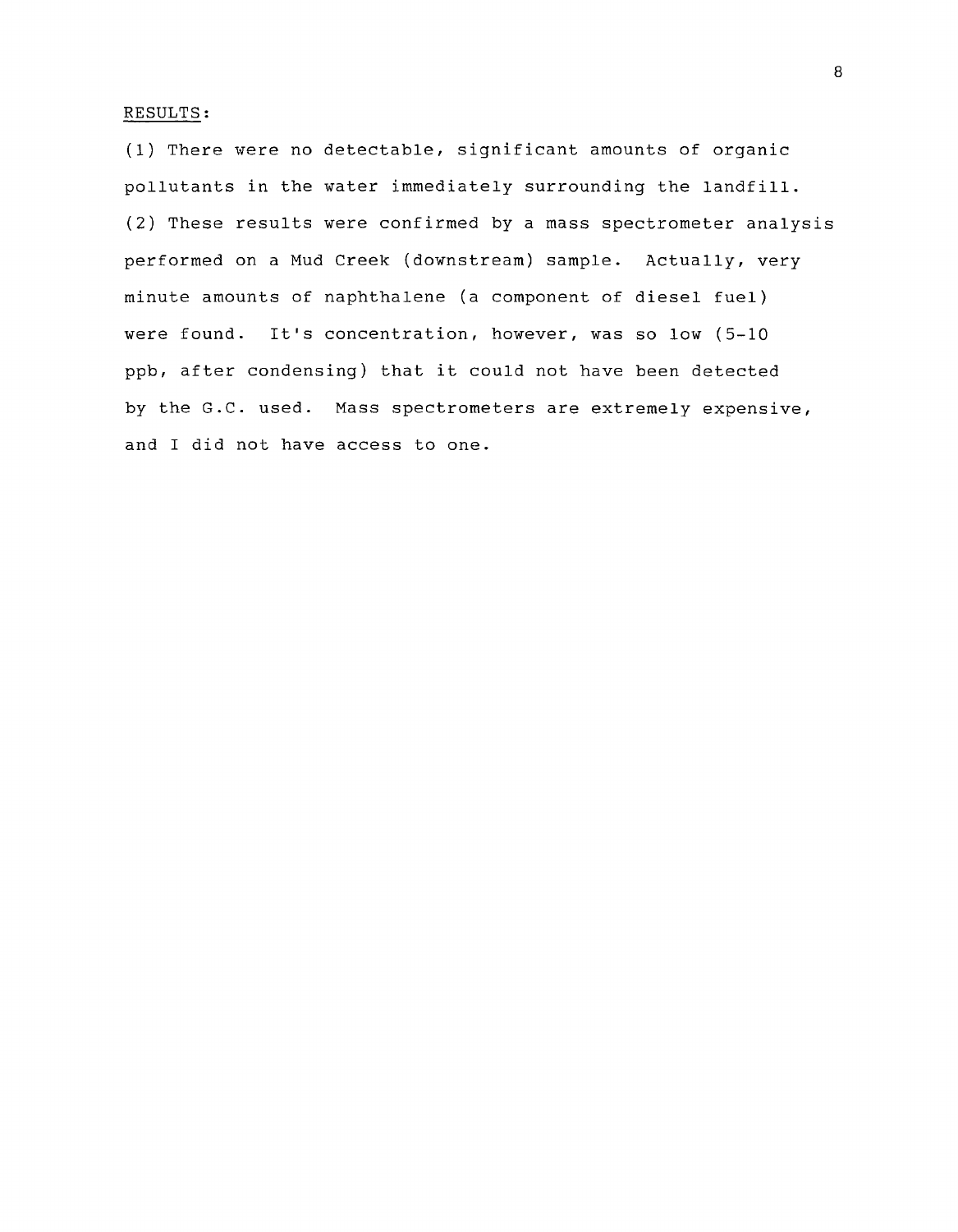## DISCUSSION:

The results of this experiment, although not very exciting, were definitely positive. Muncie's drinking water was (and hopefully is) not being contaminated by organic compounds from the landfill. The experience was rewarding, though it did not initially seem to be. A good working knowledge of the gas chromatograph was obtained, and many techniques were learned. All possibilities for finding compounds were seemingly exhausted. A great deal of time was spent on this "search" for contaminants, and none were found. The confirmation by mass spectrometer analysis was an assurance that a thorough job had been done. The knowledge and experience obtained in this research is extremely valuable. These techniques could be applied to trace analysis of almost anything (especially organic compounds), or mixtures of different compounds (as would be utilized by food and drug analysis). The research done in this lab was both functional and educational.